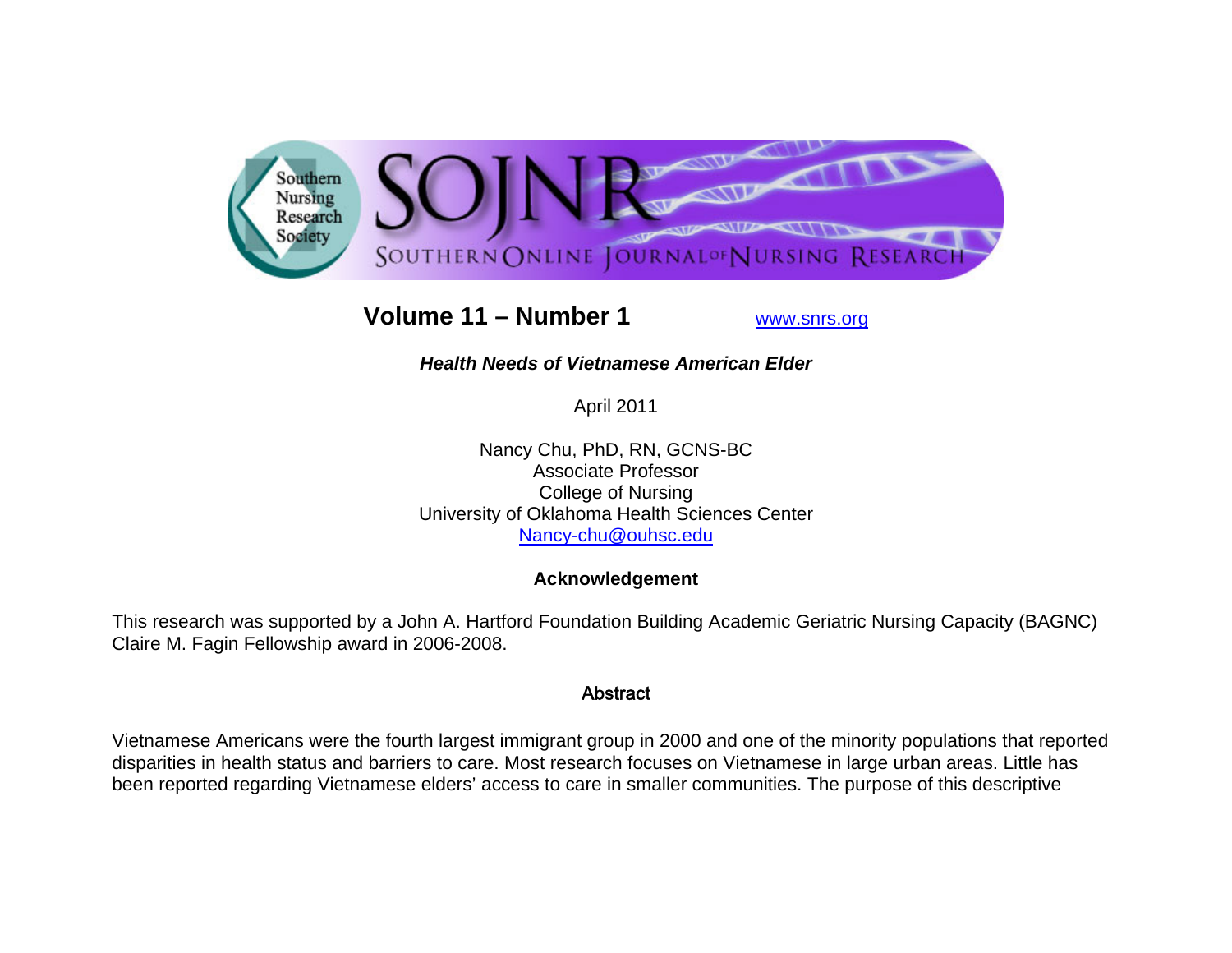ethnographic study was to describe the barriers and facilitators to health care access and utilization for Vietnamese-American elders in a medium size urban area in the Midwest. The sample was a purposive sampling of *n* = 57 participants (27 Vietnamese elders ages 65 and over; 11 Vietnamese middle aged adults; and 19 community leaders and providers). Data collection included ethnographic interview, field notes and participant observation. The face-to-face interview was conducted in the language preferred by the respondent (Vietnamese, Chinese or English) and audio taped. Transcribed data was analyzed using *NVivo* 8 software. Results revealed low health literacy among elders in diabetes, cancer, hypertension and mental health issues. Undergirding themes included acceptability and affordability of care, and patientprovider communication. Elders' preference to receive health information was also elicited. Information gained will be important in designing and planning community-based health literacy interventions in this community and other minority populations.

Keywords: ethnography, health disparities, Vietnamese elders, gerontology, health needs, health utilization, health literacy

*Health Needs of Vietnamese American Elder* 

#### **Introduction**

Among the health care disparities found among minority groups, the issues surrounding the health status of Vietnamese Americans and their experienced barriers to care remain relatively unexplored. Most research has focused on Vietnamese in large urban areas and little has been reported regarding smaller or medium size Vietnamese enclaves. *Census 2000* indicates Asian Americans account for 4 percent of the US population. By 2007, the Vietnamese American population was estimated to be over 1.6 million,**<sup>1</sup>** and are projected to increase to 11% of the total US population by 2050.**<sup>2</sup>** Two- thirds of Asian Americans are foreign-born and speak primary languages other than English. A high percentage of the Vietnamese population is not fluent in English (62%).**2-4** Asian Americans are predominantly concentrated in major metropolitan cities such as New York, Los Angeles, Chicago, Houston.**<sup>2</sup>** However, smaller clusters of Vietnamese can be found living in midsize cities or migrating to towns in the Midwest. The contrasts of culture, the barriers of language and health literacy, and the availability of healthcare facilities to these individuals provide the tapestry for this ethnographic study.

# **Study Purpose**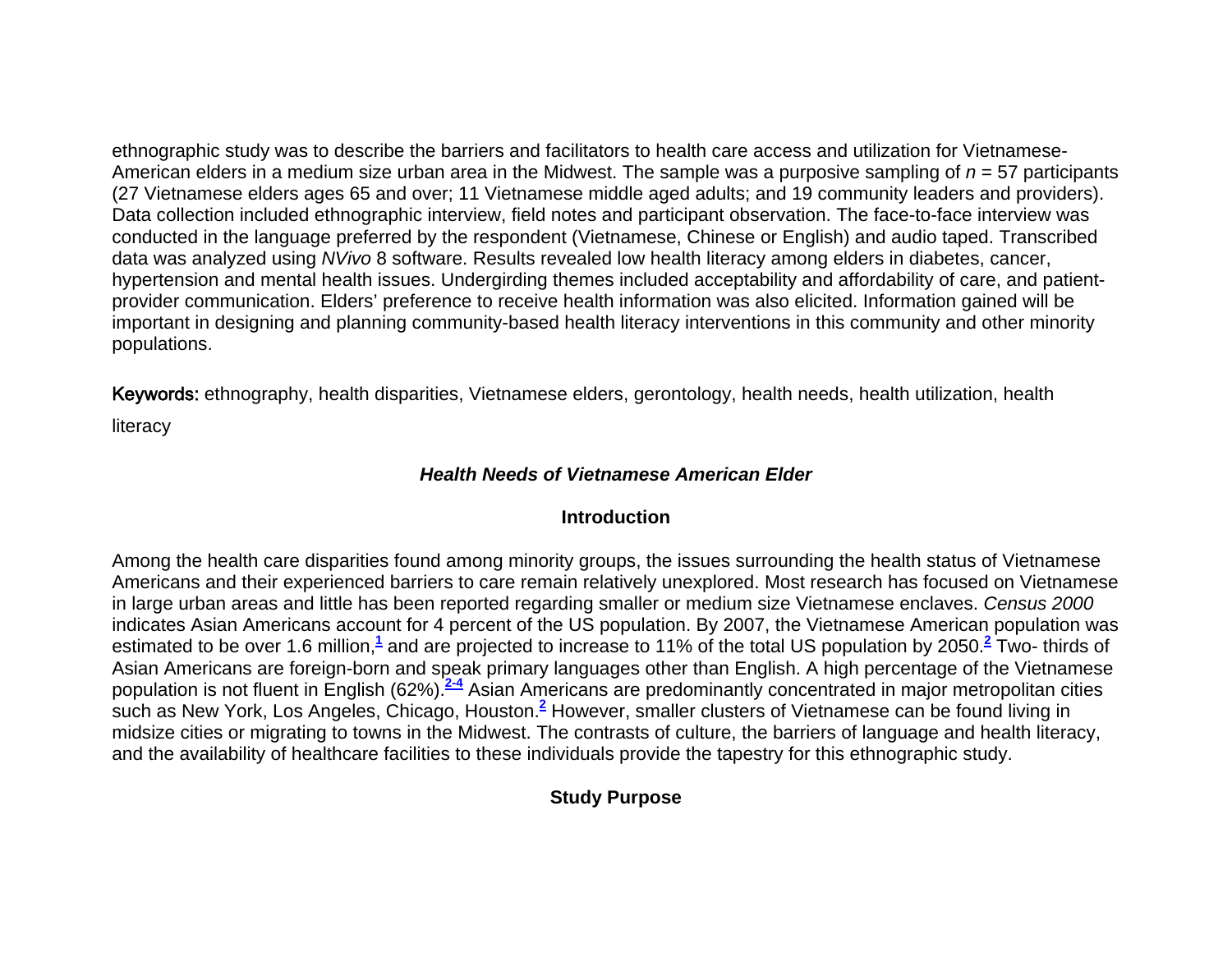The ultimate goals of this research were to gain knowledge of this community, to understand barriers and facilitators to health services utilization among Vietnamese elders in order to improve services, access to service and quality of health care through future interventions. To achieve this, it was important to understand cultural variations in access and the issues and health behaviors on which future culturally competent services and community-based research in the Vietnamese community could be based. Therefore, the specific aims of the study of community dwelling Vietnamese American elders were to: 1) Describe patterns of health beliefs related to cancer, hypertension, diabetes, dementia and depression. 2) Describe health and social services utilization patterns and barriers. 3) Describe the community formal and informal leaders and community structures. 4) Compare and contrast health belief and service utilization patterns of middle aged adults, community leaders, and health and social services providers.

## **Background and Significance**

Vietnamese are the fourth largest group among Asian Americans in the US accounting for 10.5% of Asian population. However, they are the largest Asian American group residing in Oklahoma (13,000).**5-7** Since the fall of Saigon in 1975, Oklahoma has received immigrants throughout the three major waves of Vietnamese immigration. The first influx of 132,000 Vietnamese immigrants came to the United States between 1975 and 1977 settling in traditional gateway cities such as San Francisco, Boston, Chicago and New York.**8,9** This first wave of post-Vietnam era immigrants was more likely to be educated and speak English. The second wave of 127,000 refugees began in 1978 and was referred to as "boat people" because they fled their homeland in small wooden boats. The third wave of Vietnamese resulted from the 1987 Amerasian Homecoming Act.**8,9** Immigrants arriving in the United States after the first wave were more likely to have come from lower socioeconomic conditions, have fewer years of formal education, and be less fluent in English.**8,10,11** The majority of foreign born Vietnamese came between 1990 and 2000: an 82% increase compared to previous periods.**<sup>4</sup>**

An increase in immigration by a population with limited English language fluency poses a challenge to the health care system in providing effective communication and satisfactory patient outcomes.**<sup>12</sup>** There is a paucity of information on the impact of language barrier on health literacy and health disparities. The Office of Minority Health reports English language fluency as the percentage of persons five years or older who do not speak English at home.**<sup>3</sup>** In 2009, among Asian American groups 62% of Vietnamese are estimated to be not fluent in English, compared to 50% of Chinese, 24 % of Filipinos and 23% of Asian Indians.**<sup>3</sup>** Health literacy is the individual's capacity to obtain, process and understand basic health information and services that is needed to make health decisions.**<sup>13</sup>** There is growing recognition that low literacy, language barriers and cultural diversity be addressed in order to ensure effective health communication.**<sup>14</sup>**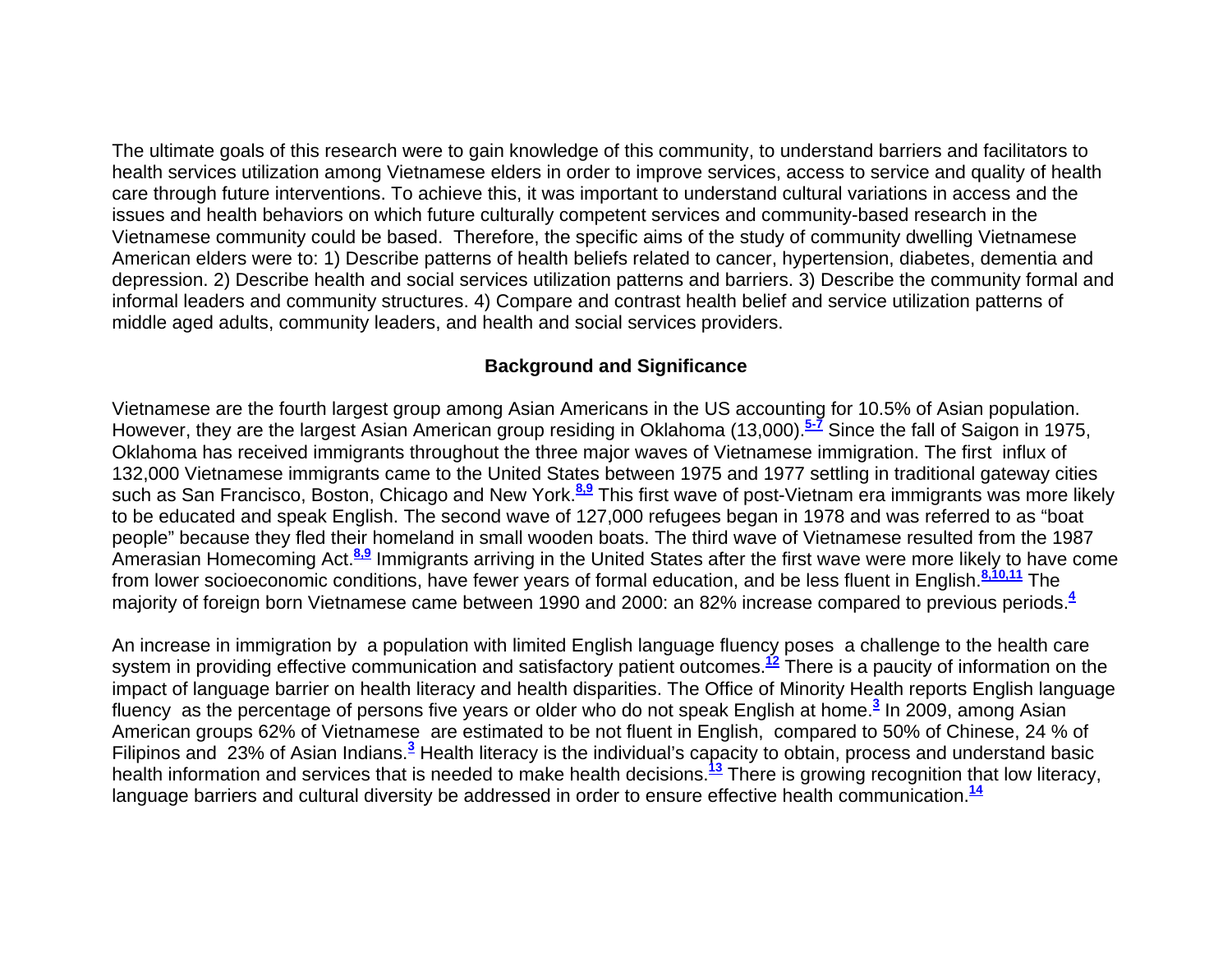#### *Health Disparities*

Among the several existing definitions of health disparities, the comprehensive description by Carter-Pokras seems most relevant to considering the situation of the Asian Americans living in the US. "Health disparities should be viewed as a chain of events that are signified by a difference in environment; access to, utilization of, and quality of care; health status or; a particular health outcome that deserve scrutiny."**15p427** The Office of Minority Health reports high tuberculosis incidence among Asian Americans with a case rate of 26.3 compared to 1.1 for the White population.**<sup>3</sup>** In 2006 Asian Americans were 1.2 times more likely to have Hepatitis B than Whites.**<sup>3</sup>** Liver cancer incidence is three times higher than that of the U.S. population and the Vietnamese rank highest in incidence among Asian Americans. A national survey by the Commonwealth Fund on health found that Vietnamese Americans were more likely to self-rate their health status as poor or fair than members other Asian subgroups.**<sup>16</sup>** The cervical cancer incidence rate for Vietnamese women in the US is 47.3 per 100, 000 that is five times greater than the rate for white women.**<sup>17</sup>**Factors for this disparity have been attributed to low Pap smear rates among Vietnamese women, lack of preventive care prior to immigration, and lack of sensitivity by providers.**3,18**

Previous studies with Vietnamese populations identified the lack of knowledge about cancer, cancer screenings and hypertension and also underutilization of services.**19,20** It was also found that there are special barriers in seeking mental health services and lack of knowledge about depression and dementia among Vietnamese Americans.**10,21** Overall, it was reported that Vietnamese elders have difficulty mastering the new language; skills needed for daily living and have vastly differing social norms than those of mainstream American society; they tend not to ask questions or voice concerns and may indicate they will follow provider recommendations even though they have no intention of doing so.**<sup>11</sup>** Of concern to this investigator were the specific factors that caused available healthcare services to this population to be underutilized. Of particular interest was whether the factors were unique to this community or more consistent with knowledge, language, attitudes toward illness and care providers, or cultural issues addressed in existing literature.

#### **Study Framework**

The conceptual framework informing this research was Andersen and Newman's**<sup>22</sup>** utilization model which provided a context for exploring the barriers and facilitators to health utilization. This multidimensional incorporates *societal determinants* and *health service system* characteristics as well as *individual determinants* that influence *health services utilization.<sup>23</sup>* This framework proposes that *individual determinants* have the most immediate influence on a person's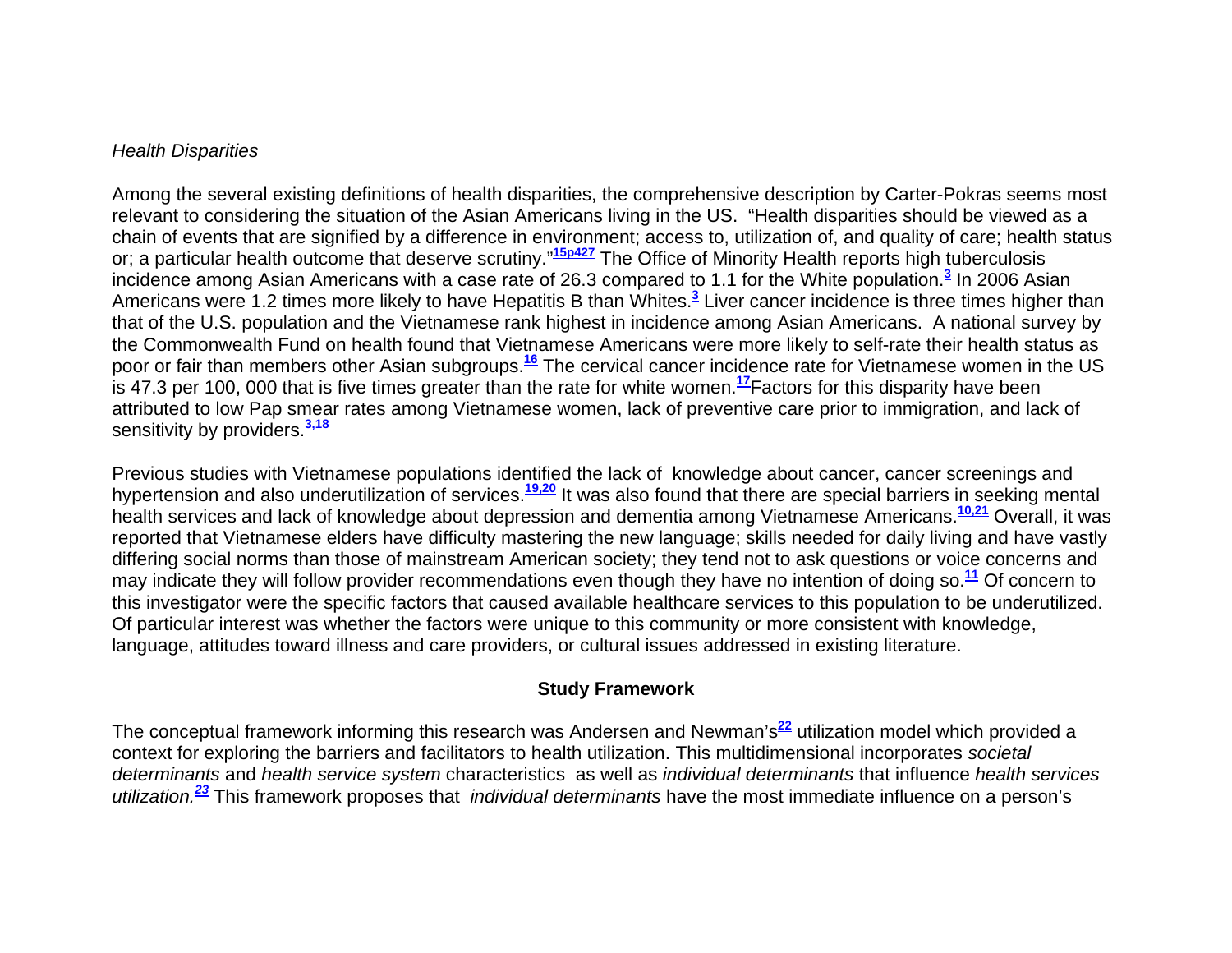decision about *health services utilization*: *Individual determinants* include such predisposing factors such as the individual's social structure and health beliefs; enabling factors such as the availability of resources; and needs which are perceived subjectively by the patient or clinically evaluated by providers.**<sup>22</sup>**

# **Research Design and Methods**

Descriptive ethnography was the approach used to achieve the specific aims of this research. Ethnography is a family of methods that involves direct and sustained social contact with agents and writing up the encounter.**<sup>24</sup>** Data were collected through ethnographic interviews, field notes and participant observation. Data included systematic description of events, behaviors and artifacts in the social setting of study.**<sup>25</sup>** Field notes were used to describe the investigator's schedule, logistics, insights recorded in a reflexive journal. The investigator has been a long time volunteer in the Vietnamese community and is accepted in the community. She has attended and observed senior citizen meetings and Buddhist temple services at a regular basis for many years.

#### *Sample and Setting*

The sample (*<sup>n</sup>* = 57) was a purposive sampling of 27 Vietnamese elders ages 60+ who were previous or exiting members of the Asian Senior Citizens Association (ASCA),11 Vietnamese middle aged adults, and 19 community leaders and providers. The elders' ages ranged from 65-87 and were recruited from the monthly ASCA lunch meetings and by wordof-mouth with support from the president of ASCA. All participants who were fluent in Vietnamese language only were interviewed by a Vietnamese speaking interpreter. Those who are bilingual in Chinese and Vietnamese were interviewed by the investigator.

Six Vietnamese elders and seven adults were bilingual in Vietnamese and Chinese and were interviewed by this investigator in Chinese. The middle-aged adults, community leaders and providers were recruited by this investigator during visits to community organizations, businesses and by word-of-mouth. The adults' ages ranged from 35-55 with diverse socioeconomic status, employment varied from hourly wage jobs to professional positions. Six providers and 13 community leaders were recruited to this study.

*Procedure for Data Collection*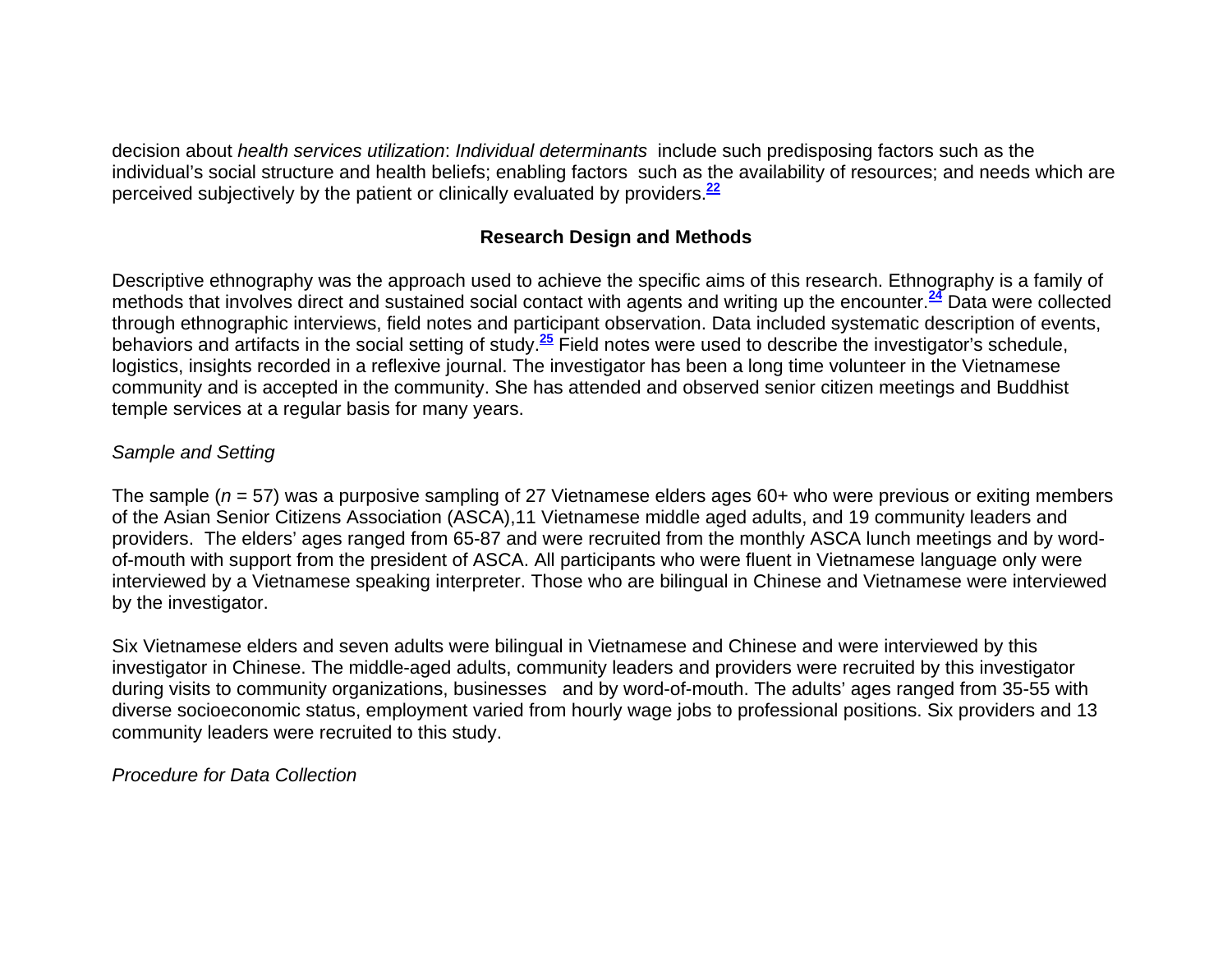This project complied with all institutional requirements for conducting human subjects research and was approved by the university Institutional Review Board (IRB).The Vietnamese version of the IRB approved consent form was available for participants who do not speak English or with limited English proficiency (LEP). The IRB approved consent form was first translated into a Vietnamese version. A second translator back translated the Vietnamese version into English. The back translation process was to ensure equivalency and accuracy. Consent for interview was sought and explained, and the consent form signed by the participant prior to commencing the interview.

Each respondent was identified by a number code only and no name was used on the data collection form and interview guide, field notes or the audiotapes. The investigator kept the only master code list with participant names locked in a safe place in her private office which is kept locked. The investigator was the only person who had access to this list.

#### *Interviews*

The face-to-face interviews were conducted in the home of the participant or a place of his choice at a time that was agreed upon. Nineteen interviews were conducted in English, 13 in Chinese and 25 in Vietnamese. Interviews of the 19 providers and community leaders took place at their work setting or place of choice at a time that was convenient to them. The investigator interviewed providers about barriers they faced in delivering services and strategies they used to address these barriers.

Each interview was approximately one hour long and audio taped. A Vietnamese interpreter accompanied the investigator to interview the 25 respondents who only speak Vietnamese. The investigator who is fluent in Cantonese interviewed respondents who can speak this Chinese dialect. The participant was instructed to stop the interview at any time due to fatigue or any other reason and could choose to schedule a return interview or withdraw from the study. No participant chose to stop or withdraw.

#### *Instrument*

The investigator used a semi-structured interview guide with open-ended questions corresponding to the specific aims of this project; questions about patterns of health beliefs, utilization patterns, barriers and facilitators to health utilization, and community structure (see appendix). The interview guide was reviewed by an experienced ethnographer and piloted on three Vietnamese individuals. Open-ended questions allow for respondents to answer openly according to their previous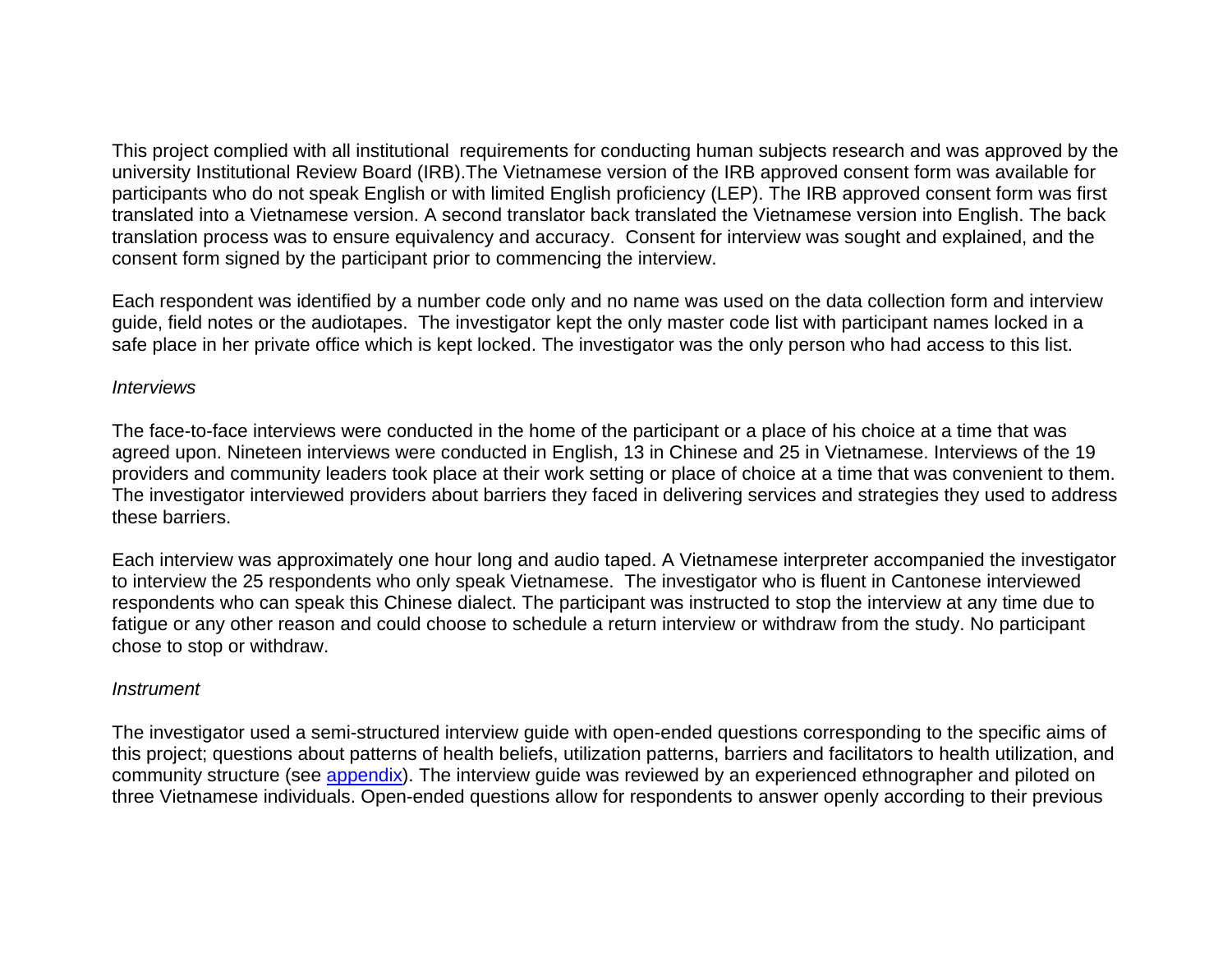experience and background. The interview guide begins with a section that collects descriptive demographic information about the participant. There is no name to identify the participant on this form.

#### *Procedure for Data Analysis*

An experienced transcriptionist recorded the interviews spoken in English and the English portions verbatim from interviews conducted by the Vietnamese interpreter and investigator. The investigator checked each transcript for accuracy. The investigator transcribed the Chinese interviews into English. The investigator read each transcript at least two times to familiarize herself with the content and develop a schema of coding. The investigator was responsible for all phases of data entry and data analysis using *NVivo8* software to organize and manage the data; and to identify categories, themes and domains. Comparisons were made of the responses from the different groups of participants. An experienced ethnographer performed random checks on coding of the transcripts to ensure consistency in the coding schema.

#### **Results**

#### *Demographics of the Sample*

A total of fifty-seven participants were interviewed, 27 were elders (ages 65-87, mean=72.6) (see table 1), 11 were middle aged adults (ages 38-55) and 19 community leaders and providers. The background of the elders was diverse and year of arrival in the US spanned across three waves of Vietnamese immigration from 1975-1996 with the majority arriving during the 1990's. The middle aged adults arrived from 1975-1999 (five arrived before 1980, two arrived during the 1980's and four during the 1990's). Roles and professions of the 19 community leaders and providers appear in Table 2. The majority were volunteers in their organization or temple. The number of service providers interviewed was small because of their busy schedules. Services provided included medicine, dentistry, pharmacy and senior nutrition programs.

#### *Perception of Disease*

*Cancer.* The elders perceived cancer as "death and no cure", cancer is something "tough to solve and you die"; or something "scary and hopeless". The investigator noticed the elders do not have knowledge about cancer treatment or the different forms of the disease. Overall the adults interviewed expressed the same hopeless sentiment and lack of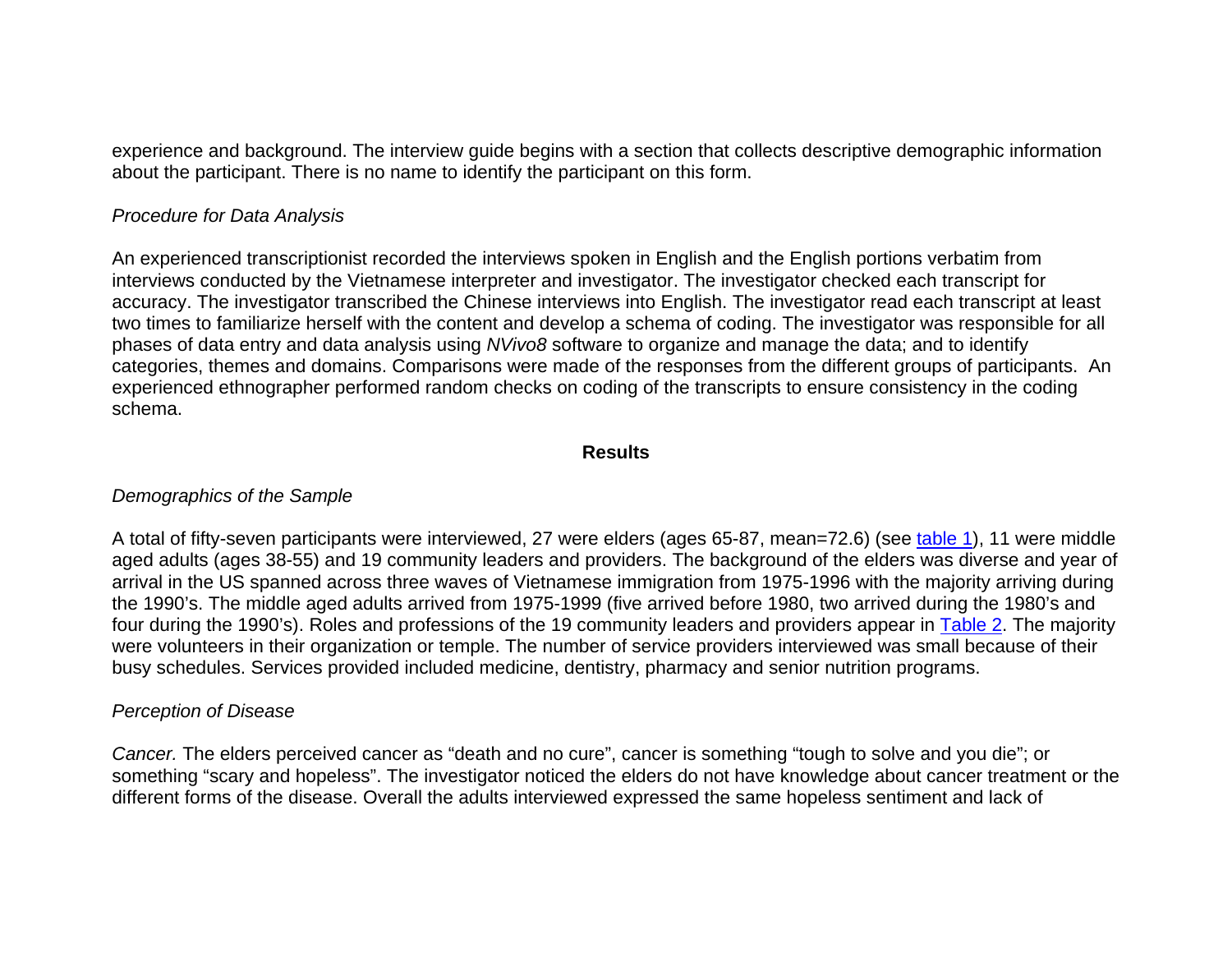knowledge about cancer. Another difficulty the elders had was they are not familiar with diagnosis. If someone they knew passed away, they are not aware of the cause of death as autopsies were rare in Vietnam.

*Diabetes.* Diabetes was another area the elders possess very little knowledge and have a very vague conception of this disease. One man was able to describe diabetes as "eat too much sugar" and he also knew how to detect diabetes in Vietnam by seeing," ants crawl to the (sweet) urine"

*Hypertension.* Both the elders and adult respondents were not able to describe hypertension or high blood pressure clearly. One elderly man was a post-stroke patient and in rehab when he was interviewed. He was not aware what caused his stroke and how the stroke was related to hypertension. However a few respondents referred to lifestyles and diets briefly including "eat salty foods", smoking and "eat too much fat".

#### A retired physician who is Vietnamese gave a grimmer explanation in the following:

" I think 80% of them have at least one of the major diseases of this high blood pressure, 80%-90%...because of their diet. They eat a very rich diet and very salty diet at home, very high in salt. And these are poor diets; they don't know how to eat properly. It is worse here (compared to Vietnam) because they eat a very rich diet. They eat too much meat. Because you see, in Asia meat is a luxury, but here meat is very cheap so they just gorge themselves with the meat. Like the buffet, I think the buffet is very bad for the elderly…and this starts a lot of problems, diabetes, hypertension, high cholesterol and heart disease and stroke…"

*Dementia.* The elders and adults interviewed did not express current knowledge on dementia. Dementia was viewed as forgetfulness and it comes with aging. A 70 year old man provided this physiological explanation, "old people, when they reach an age, the brain blood vessel is weak so they become slow."

A 65 year old woman who works at an assembly-line job said, "of course if you are old your memory is gone or get worse." Several elders attributed dementia to lack of sleep and poor appetite or attributing dementia to worries that are bottled inside the person.

*Depression.* The investigator was able to elicit very rich data about depression. Several elders were able to describe depression as unhappiness. Both the elder and adult participants equate depression with worries, sadness or unhappiness.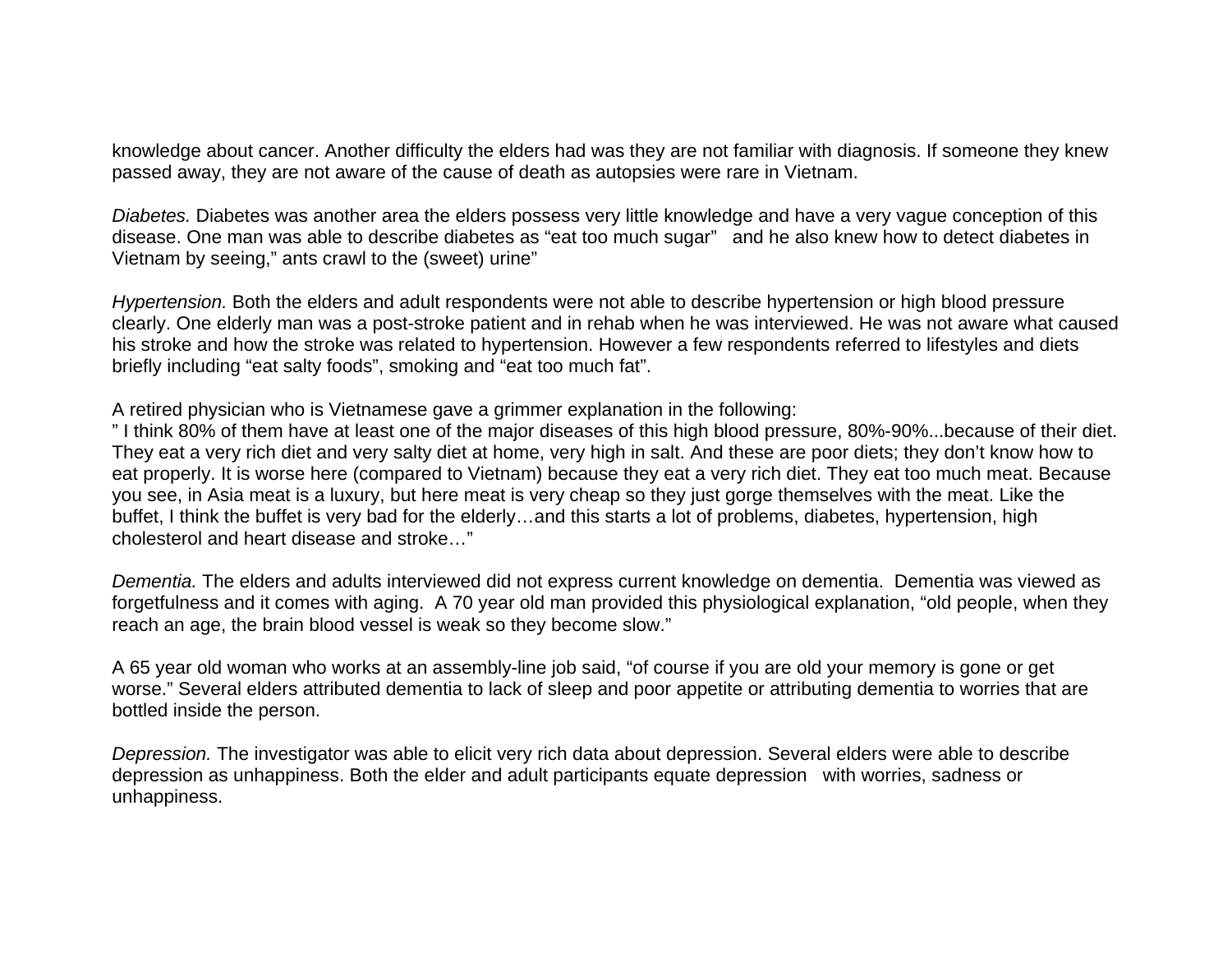A 65 year old female gave her perspectives on keeping busy which negate depression, "I am not unhappy, I go to work, come home do chores and cook, I don't have time to be unhappy"

A 73 year old man who was a former officer and prisoner of war in Vietnam revealed his emotions, "sometimes I quarreled with my wife or my children... I am sad, I failed the war in Vietnam so I feel very sad."

For treatment the respondents all revealed they handled depressions by getting some sleep, praying or "willing the unhappiness to go away". A pharmacist who is Vietnamese gave his observation about depression, "I think they have been diagnosed, it's just…I don't think they want the medication. They think they can do other non-drug treatment for that…like they just think to themselves 'I can handle it without it (the medication)…I don't think they know how to handle (the depression)…they just don't want to take the medications."

The retired physician explained, "among Asians, the most important factor is the diseases that are very prevalent in America but not back home, it's just like diabetes, cholesterol problems, and high blood pressure and some mental…like depression. The elderly, they came here, they have difficulty adjusting to the American way of life, and they lost their social status at home. So a lot of them suffer from depression…They are very reclusive, they do not socialize and they stay at home, they avoid society and they don't know how to seek help, when and where and how to seek help, they just became very passive."

The adults interviewed attributed depression to illnesses, having no money or no health insurance. Depression is also attributed to conflict, poor family relationships and environment in the home. They described depression as having "too much pressure" "thinking too much" and being unhappy.

#### **Discussion**

*Specific aim #1: Describe patterns of beliefs of Vietnamese American elders related to cancer, hypertension, diabetes, dementia and depression.*

Overall, there is low health literacy among the elders about these diseases from the interview data. Mental health problems exist but were of little concern. This might be due to the stigma mental illness is attached to in this culture.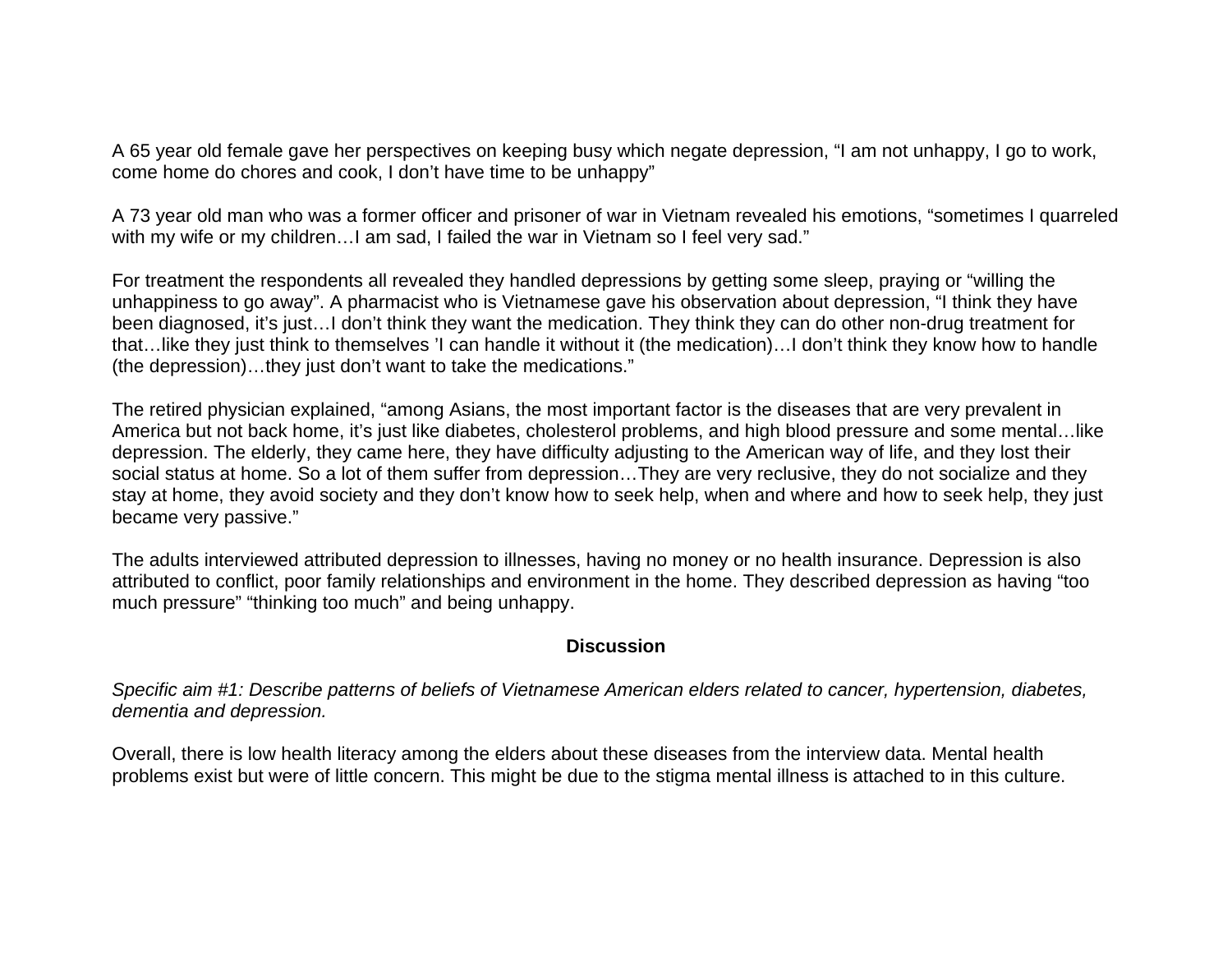A long time community leader/volunteer shared this observation during an interview, "we've got the health problems due to too many myths about illness and they listen to friends (rather than the doctor) and some of them don't believe in medications." For example they think "if I don't eat this, I do this and that, then I won't need to take the medications."

*Specific aim #2: Describe health and social services utilization patterns and barriers.*

The health and social services pattern are influenced by affordability (insurance coverage or the lack of), availability of transportation, acceptability of care (appointments and wait times) and language barriers. Having insurance coverage is related to seeking care and having family support facilitates accessing the services. Ability to make appointment and communicate to the provider influences the elder to choose Vietnamese speaking providers. Hence patient-provider communication is a significant theme in the findings. There is heavy reliance on others to access health services; family support, transportation were mentioned frequently by the elders. Many of the elders do not drive and do not own a vehicle.

The most frequently used clinical settings are physician offices. Emergency rooms (ER) are frequently used for visits that could be avoided with medication management. An 87 year old woman with asthma had repeated visits to the ER related to the inability to use her medication and breathing machine correctly. She lives alone and her neighbor next door is 71 years old.

These findings are congruent with the factors that fit under *individual determinants* which impacts health services utilization patterns as described in Andersen and Newman's model.**<sup>22</sup>**

Barriers as described by the elders included having to make appointments and wait in order to see the physician. This reluctance to get an appointment may be due to they were formerly from a country where appointments are not common, whereas a walk-in system is more the norm. Affordability, inability to pay or high copayments are also barriers. Many elders previously worked in low paying jobs that carry no retirement benefits; some are waiting for Medicaid eligibility in order to get health care.

Family was mentioned as a facilitator, same- language staff and provider was also a facilitator. A 72 year old woman lives with but has poor relations with her son and daughter-in-law; they do not offer her rides. She takes bus transportation even though it means walking several blocks and waiting at least an hour and making numerous transfers. This urban area has very sporadic public transit.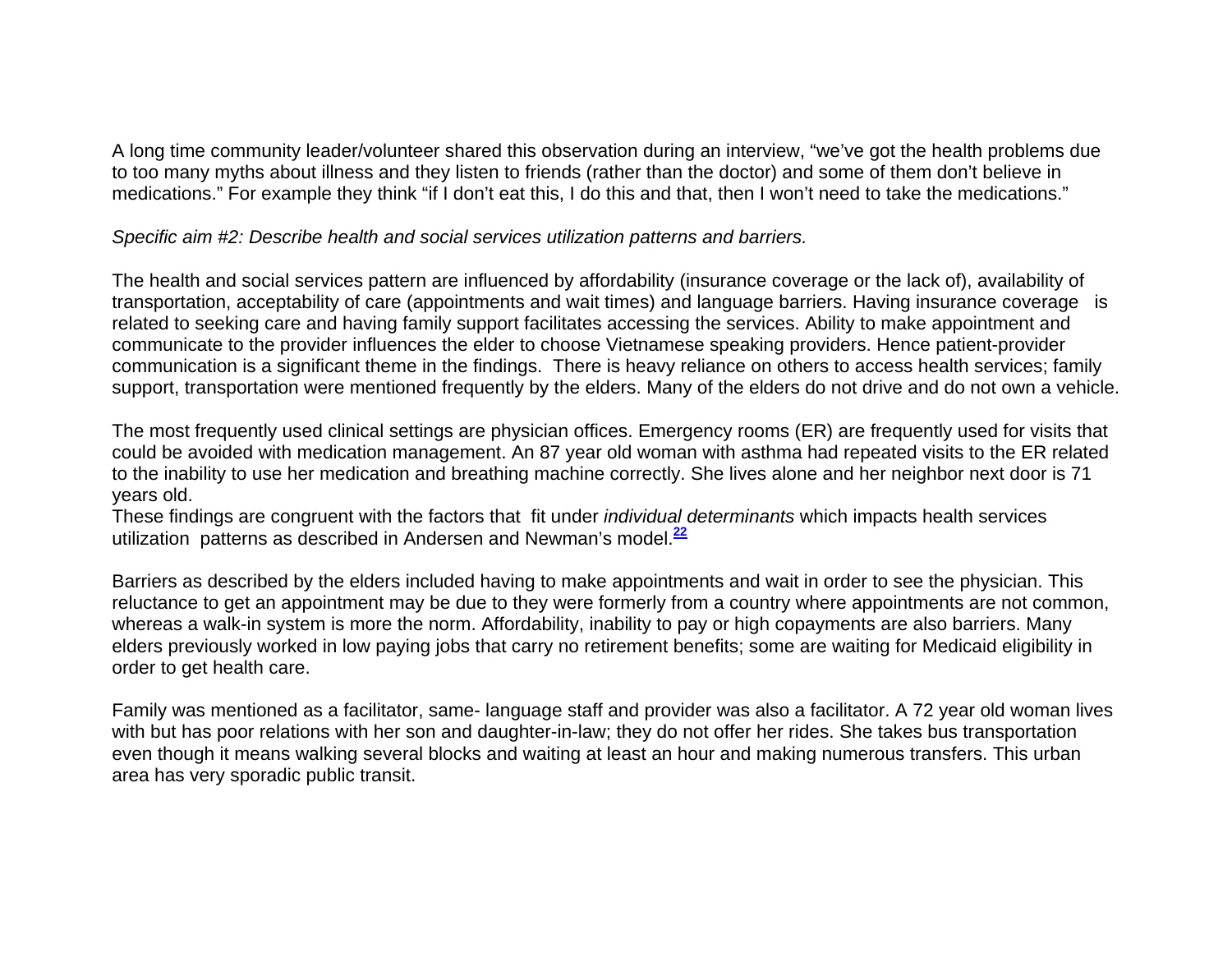Having insurance coverage facilitates utilizing western medicine but if the individual does not have health insurance coverage, he will use home remedies or traditional medicine which is more accessible and cheaper than western medicine. An elderly man and middle aged woman relayed the harrowing experience of requiring emergency surgeries, they were able to get treated as indigent patients as they could were not employed and could not afford to pay.

# *Specific aim # 3: Describe the community formal and informal leaders and community structure.*

The elders were generally not able to name a specific leader to which they aspired. Many of the elders receive health information through peers, an informal network and through informal leaders. Many elders listened to a Vietnamese local radio station's daily programming and indicated the advantage of radio is it frees one to do household chores and tasks while listening. Television is not a preferred media as indicated by the interviews.

There are formal organizations in the community that focus on promoting culture and organize cultural celebrations and social events. There is not a formal network of health and social services such as the *promotoras* (lay health care worker)programs that were piloted successfully in Spanish speaking communities. This investigator noticed some leaders are unaware of health problems, or barriers to services issues. These individuals have an idealistic view that elders are sufficiently taken care by their own family.

*Specific Aim #4: Compare and contrast health beliefs and service utilization patterns of middle aged adults, community leaders and health and social services providers.* 

The elders and adults perceptions are about the same on the diseases with the exception that a few adults are aware of exercise and the importance of diet. Adults who are in low-paying jobs or who are unemployed are less aware of health promotion and forgo seeking health care services. The health providers have the most insights and awareness of the health status of the elders whereas the religious leaders refer to faith and prayers in describing health problems especially mental health issues.

#### **Limitations**

The findings are limited to a specific group in an urban area and may not be applicable to rural or fishing communities. Because the participants were recruited from the Asian Senior Citizens Association (ASCA) which meets monthly, this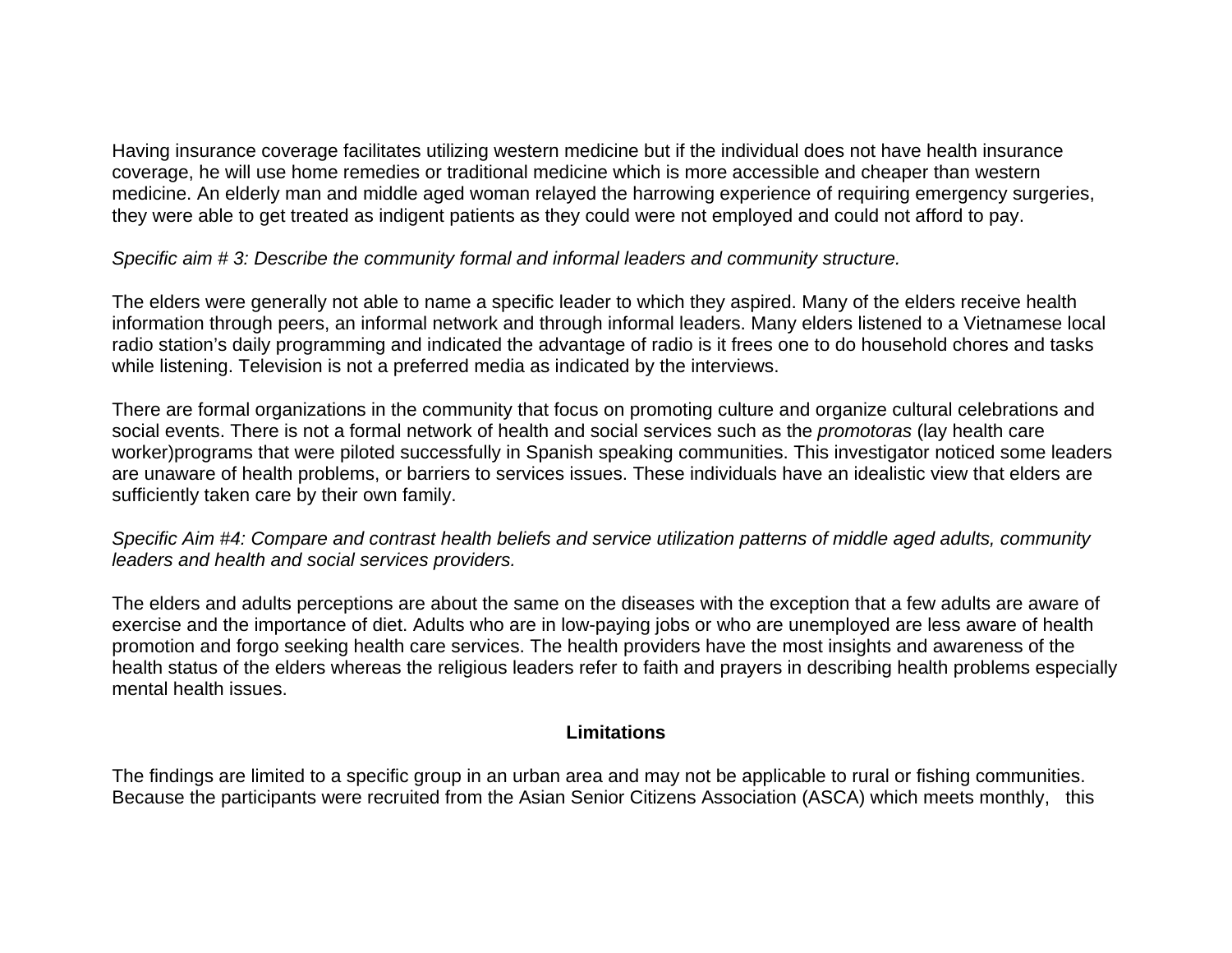investigator might not have reached more isolated elders or elders in poor health. However, because the sample represents three waves of Vietnamese immigrants, the diversity in backgrounds and socioeconomic status offer richness and depth in the data. The prolonged engagement of this investigator also prevents her to have a biased and preformed perspective of the needs of this community.

## **Recommendations**

There is a need to design community-based interventions to increase health literacy in this population and other vulnerable populations. Interventions need to be acceptable to the target audience, involve the community and stakeholders and tested for effect by future research. For example in this community, engage partners such as the local radio station, retirees, community leaders and volunteers, local churches and temples in future projects.

# **References**

- 1. Census Bureau, U.S. (2007). *Vietnamese American Population Estimates*, Retrieved: http://factfinder.census.gov/servlet/IPTable?.
- 2. Barnes, J. S., & Bennett, C. E. (2002). *The Asian population: 2000, Census 2000 Brief*, Retrieved: http://www.census.gov/prod/2002pubs/c2kbr01-16.pdf.
- 3. OMH. (2009). *Asian American/Pacific Islander Profile*, Retrieved: http://www.minorityhealth.hhs.gov/templates/browse.aspx?lvl=3&lvlid=29.
- 4. Grieco, E. (2004). *The foreign born from Vietnam in the United States*, Retrieved: http://www.migrationinformation.org/USFocus/display.cfm?ID=197.
- 5. Reeves, T. J., & Bennett, C. E. (2004). *We the people: Asians in the United States*, Retrieved: http://www.census.gov/prod/2004pubs/censr-17.pdf.
- 6. Bureau Census, U.S. (2006). *State and County quickfacts*, Retrieved: Http://quickfacts.census.gov/qfd/states/40/4055000.html.
- 7. Bureau of Census, U.S. (2007). *The Asian community-Asians: 2004*, Retrieved: http://www.census.gov/prod/2007pubs/acs-05.pdf.
- 8. Chu, N., & Leasure, R. (2010). Aging in America: Quality of life among older Vietnamese women immigrants*. Journal of Cultural Diversity*, *17*(3), 105-109.
- 9. Rutledge, P. J. (1992). *The Vietnamese experience in America*. Bloomingdale, IN: Indiana University Press.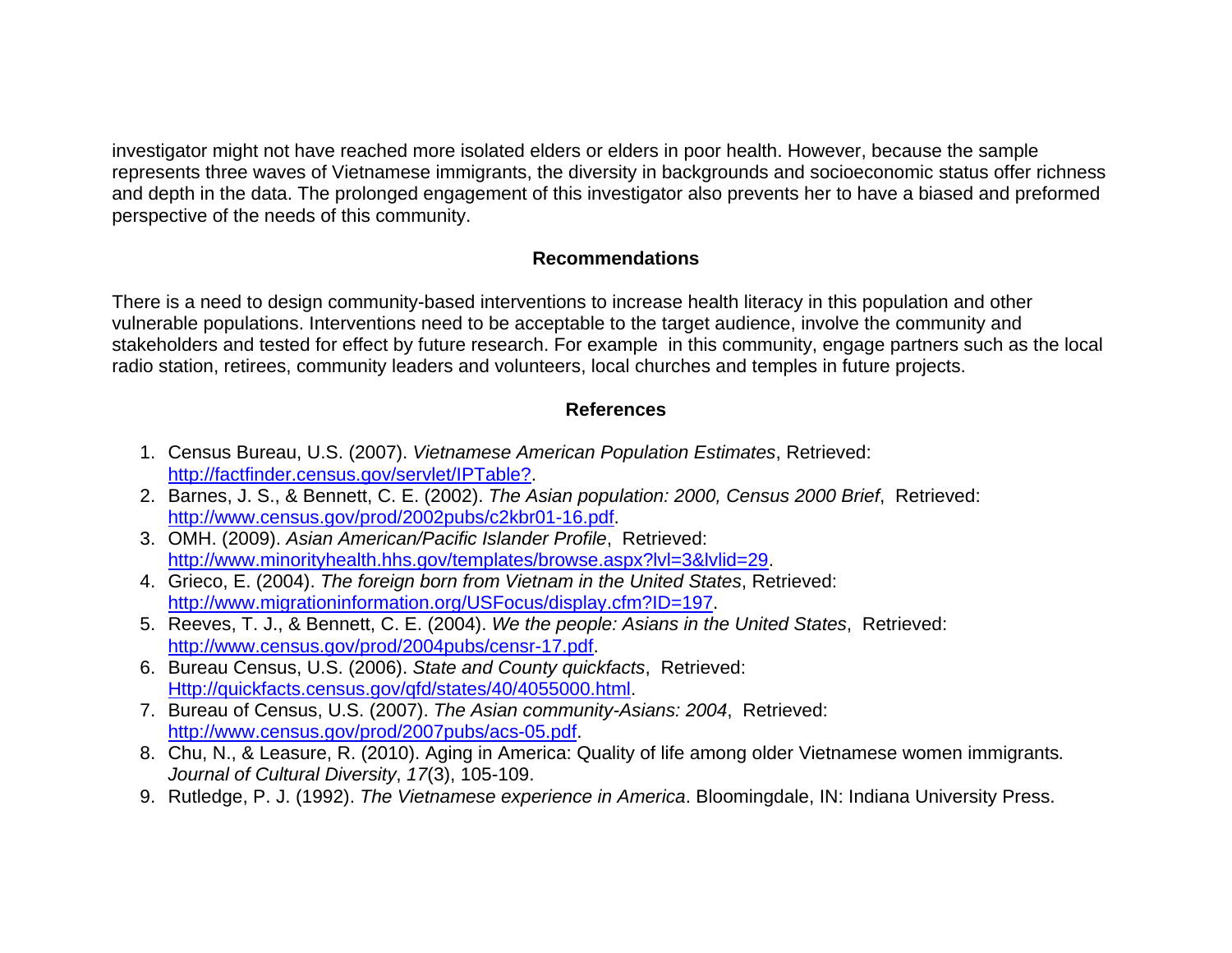- 10. Tran, J. U.,& Yeo, G. (2004). *Older Vietnamese Americans*, in *Doorway thoughts: Cross-cultural health care for older adults*, A.G. Society, (Ed.). Jones & Bartlett: Boston. 55-67.
- 11. REFT. (2002). *Key to cultural competency: a literature review for evaluators of recent immigrant and refugees service programs in Colorado*, Retrieved: http://www.coloradotrust.org/repository/publications/pdfs/KeystoCulturalCompetency04.pdf.
- 12. Carter-Pokras, O., O'Neill, M. J. F., Cheanvechai, V., et al. (2004). Providing linguistically appropriate services to persons with limited English proficiency: a needs and resources investigation*. American Journal of Managed Care*, *10*, SP29-36.
- 13. Ratzan, S. C., & Parker, R. M. (2000). *Introduction*. In *National Library of Medicine current bibliographies in medicine: Health literacy*. C. R. Seldon, et al. (Eds.), National Institutes of Health, US Department of Health and Human Services: Bethesda, MD.
- 14. Andrulis, D. B., & Brach, C. (2007). Integrating literacy, culture and language to improve health quality for diverse populations*. American Journal of Health Behavior*, *31*(Suppl 1), S122- S133.
- 15. Carter-Pokras, O., & Baquet, C. (2002). What is a "health disparity"? *Public Health Reports*, *117*(5), 426-434.
- 16. Collins, K. S., Hughes, D. L., Doty, M. M., et al. (2002), *Diverse communities, common concerns: Assessing health care quality for Minority Americans. Findings from the Commonwealth Fund 2001 health care quality survey.* New York, NY.
- 17. AHRQ. (2001). *Excellence centers to eliminate ethni/racial disparities (EXCEED)*, Retrieved: http://www.ahrq.gov/research/exceed.htm.
- 18. Barnes, P. M., Adams. P. F., & Powell-Griner, E. (2008), Health characteristics of the Asian adult population: United States, 2004-2006, in *Advanced Data for Vital and Health Statistics*. USDHHS, CDC, NCHS.
- 19. Yi, J. K. ,& Luong, K. N. (2005). Apartment-based breast cancer education program for low income Vietnamese American women*. Journal of Community Health*, *30*(5), 345-53.
- 20. Ngo-Metzger, Q., Sorkin, D. H., Mangione, C. M., et al. (2008), Evaluating the SF-36 Health Survey (Version 2) in Older Vietnamese Americans. 420-436.
- 21. Tran, J. N. U., Tran, C. G. U., & Hinton, L. (2006). *Working with Vietnamese American families.* In G. Yeo & D. Gallagher-Thompson (Eds). *Ethnicity and the dementias.* New York: Routledge.
- 22. Andersen, R. ,& Newman, J. (1973). Societal and individual determinants of medical care utilization in the United States*. Milbank Memorial Fund Quarterly*, *51*, 95-124.
- 23. Aday, L. A. , & Awe, W. C. (1997). *Health services utilization models.* In D.S. Gochman, (Ed.). *Handbook of health behavior research 1. Personal and social determinants* (pp. 153-172). New York: Plenum Press.